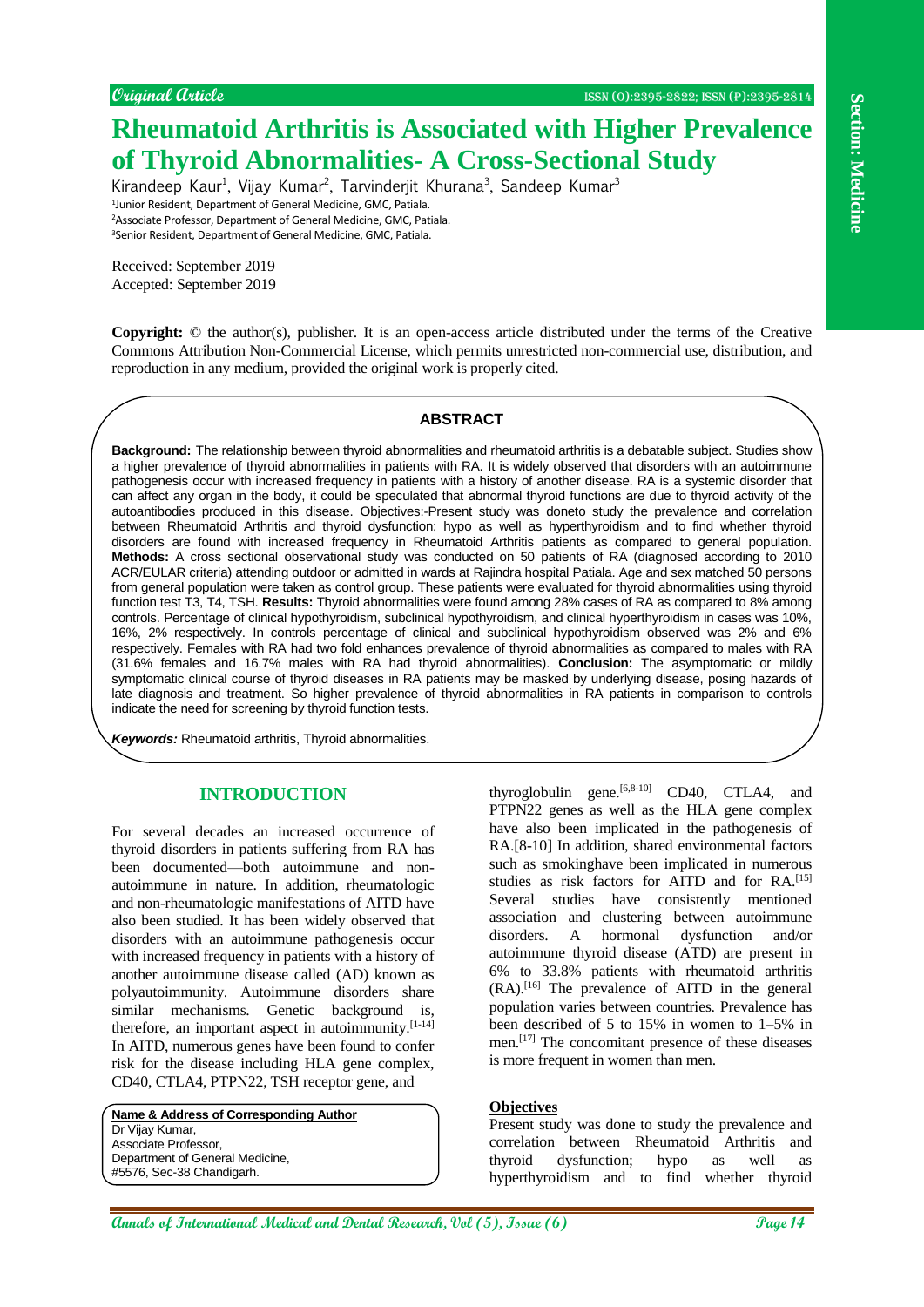# **Kaur et al; Association of Rheumatoid Arthritis with Thyroid Abnormalities**

disorders are found with increased frequency in Rheumatoid Arthritis patients as compared to general population.

# **MATERIALS AND METHODS**

A cross sectional study comparing the prevalence of thyroid dysfunction in RA patients and age and sex matched general population was conducted in patients attending medicine OPD and admitted in medicine wards at Rajindra hospital Patiala.

#### **Inclusion Criteria**

**GROUP A:-** 50 patients between 20-55 years of age who are already diagnosed cases of RA and on treatment for the same and New cases that satisfy 2010 ACR/EULAR criteria for RA.

**Group B:-** Control Group of 50 age and sex matched patients without RA presenting with unrelated minor ailments.

## **Exclusion Criteria**

- 1) Below 20 years of age
- 2) Above 55 years of age
- 3) Patients having type 2 Diabetes Mellitus
- 4) Other autoimmune diseases as SLE, Addison's disease, systemic sclerosis, scleroderma, allergies.
- 5) Patients with immune-compromised states as AIDS, on chemotherapy.
- 6) Patients with known thyroid disease, under thyroid hormone treatment, any disease known to affect thyroid function i.e. pituitary adenoma and pregnant women.

Patients fulfilling the inclusion criteria were involved in the study. Purpose of study was explained and informed consent was taken from patients and family in their vernacular language. A detailed history, clinical examination and laboratory workup was done.

1) **Clinical examination:-** Medical history taking (including history regarding RA, thyroid diseases and its familial occurrence), physical examination and musculoskeletal system assessment

#### **2) Laboratory tests:-**

- To evaluate RA activity: erythrocyte sedimentation rate (ESR), Creative protein (CRP)
- Tests for thyroid function: Thyroid stimulating hormone (TSH), serum tri-iodothyronine (T3), serum thyroxine (T4)

## **RESULTS**

• Maximum number of cases was present in age group of 51-55 years and maximum number of controls were in age group of 46-55 years. In our study mean age of presentation was found to be 46.94±8.13 years in RA group and 44.3±9 years in control group. In RA group 24% were males and 76% were

females. In control group 20% were males and 80% were females

- Mean hemoglobin in cases (RA) was  $10.25 \pm 1.6$  g/dl and in control group was 11.36±1.41 g/dl. The difference among two groups is statistically significant ( $p<0.001$ ). Low hemoglobin values were observed among RA patients as compared to general population.
- ESR was raised in 90% cases and normal in 10% in RA patients. In control group ESR was raised only in 4% individuals. CRP was positive among 92% RA patients while 8% were negative for CRP. None of the persons from control group had positive CRP.
- Out of 50 patients with RA 88% were positive for Rheumatoid Factor (RA Factor).6 cases of RA negative for RA factor were positive for anti- CCP.
- Among 50 patients of RA thyroid abnormalities were seen in 28% cases while 72% were euthyroid. Hypothyroidism was seen in 26% cases out of which 10% had clinical and 16% had subclinical hypothyroidism. Hyperthyroidism was seen in 2% cases of RA.
- In control population 92% were euthyroid. Clinical hypothyroidism was seen in 2% and subclinical hypothyroidism was seen in 6% of control population. No case of hyperthyroidism was observed in control group.
- 16.67% of male patients with RA had hypothyroidism. 28.95% of all the female patients with RA were hypothyroid while 2.63% of the female patients were hyperthyroid. Thyroid abnormalities were seen more in female patients as compared to male patients with RA.

| <b>Thyroid status</b> | $\text{Cases} (\text{RA})$ |               | <b>Control</b> |         |
|-----------------------|----------------------------|---------------|----------------|---------|
|                       | <b>Number</b>              | $\frac{0}{0}$ | <b>Number</b>  | $%$ age |
|                       |                            | age           |                |         |
| Euthyroid             | 36                         | 72%           | 46             | 92%     |
| Hypothyroid           | 13                         | 26%           |                | 8%      |
| a) Clinical           | 5                          | 10%           |                | 2%      |
| b) Subclinical        | 8                          | 16%           | 3              | 6%      |
| Hyperthyroid          |                            | 2%            | 0              | 0       |
| Clinical              |                            | 2%            |                |         |
| Subclinical           |                            |               |                |         |
| Total                 | 50                         | 100%          | 50             | 100%    |



### **DISCUSSION**

RA is a systemic disorder that can affect any organ in the body, it could be speculated that abnormal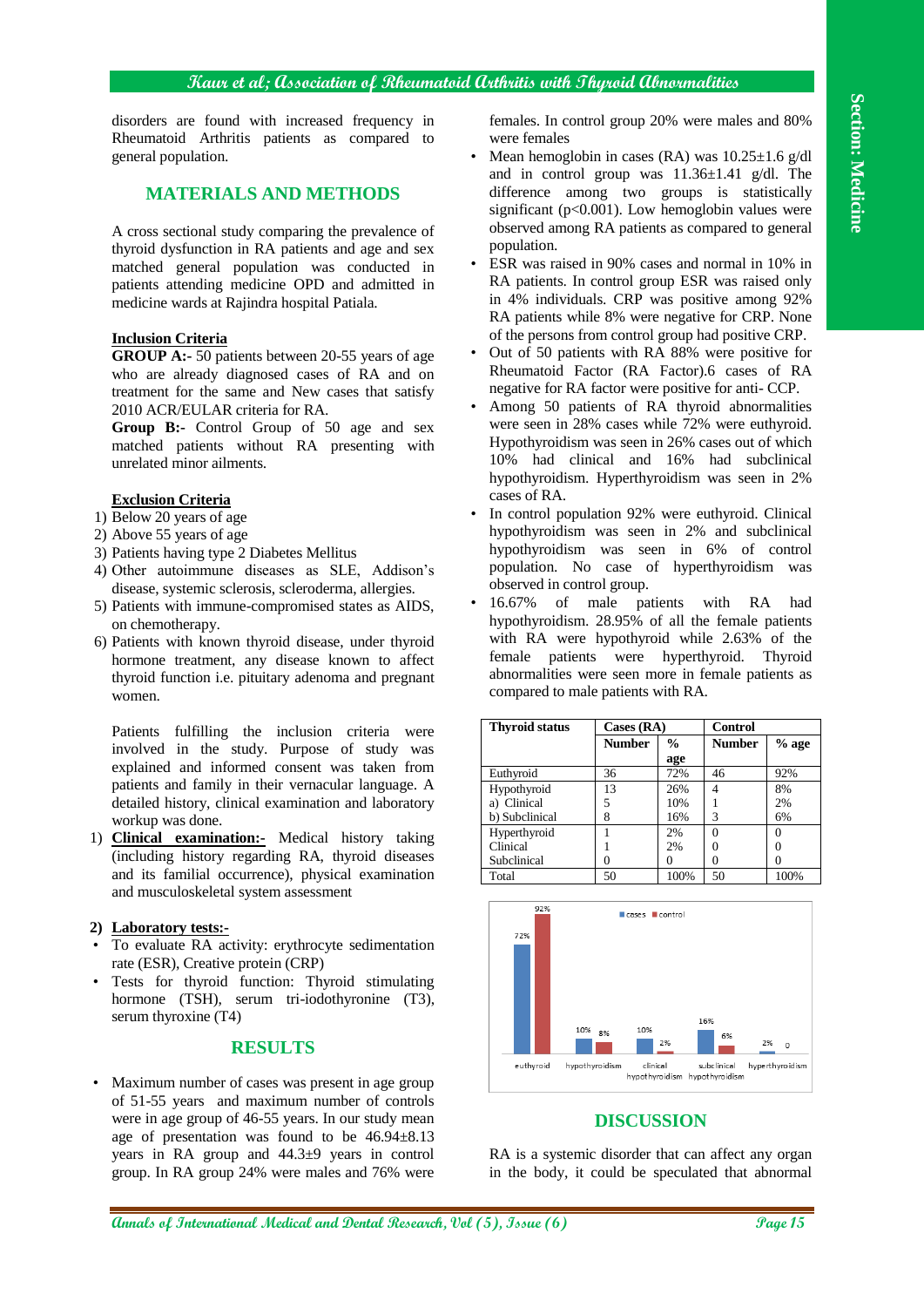## **Kaur et al; Association of Rheumatoid Arthritis with Thyroid Abnormalities**

thyroid functions are due to thyroid activity of the autoantibodies produced in these diseases. Various studies conducted worldwide show prevalence of thyroid abnormalities in RA ranging from 0.5% in Morocco to 27% in Slovakia.<sup>[18,19]</sup>

The present study is conducted with an aim to know whether thyroid dysfunctions are more prevalent in patients with RA or not. Possible explanation of higher prevalence of autoimmune disorders in women is given by sex hormone difference. Estrogen, progesterone and testosterone mediate most of the sex biased differences in immune response.[20] Mean haemoglobin values observed among cases was  $10.25 \pm 1.6$  g/dl and in control group was 11.36±1.41 g/dl. Low haemoglobin values in RA patients were seen in many studies as Smyrnova et al  $(2014),$ <sup>[21]</sup> and Eshnurzaeva et al  $(2015)$ .<sup>[22]</sup> Low haemoglobin is explainable because of anaemia of chronic disease and use of DMARDS by RA patients being studied. Most common thyroid abnormality found in this study was subclinical hypothyroidism that was found in 16% RA patients followed by clinical hypothyroidism seen in 10% cases and hyperthyroidism in 2% cases. Similar results were seen in studies conducted by Haghighi et al (2009), [23] Mir Nadeem et al (2017). [24] Studies conducted by by Raterman et al  $(2008)$ ,  $[26]$  J D Phulkan et al  $(2016)$ , <sup>[25]</sup> Kiran Tandia et al  $(2016)$ , <sup>[27]</sup> show higher prevalence of clinical hypothyroidism over subclinical hypothyroidism.

The most common thyroid dysfunction in present study was subclinical hypothyroidism seen in 16% cases, which according to the literature is present in 9.4% - 21% of patients with RA. In our study thyroid abnormalities were found among 28% cases of RA and 8 % control population. Results of this study are similar to study conducted by Shiroki et al (1993), [28] in which prevalence of thyroid abnormalities among RA patients and controls was 30%, 11% respectively. A similar study by Hala H. Mosli et al  $(2014)$ ,  $[29]$  show prevalence of 26.3% in RA and 11% in control group.

There is almost threefold enhanced prevalence of thyroid abnormalities in RA patients in comparison with the general population. Subclinical hypothyroidism was twofold and clinical hypothyroidism was five times more prevalent in RA when compared with general population. The asymptomatic or mildly symptomatic clinical course of thyroid diseases in RA patients may be masked by underlying disease, posing hazards of late diagnosis and treatment, which has also been noticed previously.

# **CONCLUSION**

The asymptomatic or mildly symptomatic clinical course of thyroid diseases in RA patients may be masked by underlying disease, posing hazards of late diagnosis and treatment. Higher prevalence of thyroid abnormalities in RA patients in comparison to controls indicates the need for screening by thyroid function tests. Keeping in view of the importance of thyroid abnormalities in patients with RA, thyroid examination and thyroid function tests should be done in all RA patients.

#### **REFERENCES**

- 1. J. M. Anaya, A. Rojas-Villarraga, and M. Garc´ıa-Carrasco, "The autoimmune tautology: from polyautoimmunity and familial autoimmunity to the autoimmune genes," Autoimmune Diseases, vol. 2012, Article ID 297193, 2 pages, 2012.
- 2. M. FallenaZonana, E. Reyes, and A. K. Weisman, "Coexistence of four autoimmune diseases in one patient: the kaleidoscope of autoimmunity," Journal of Clinical Rheumatology, vol. 8, no. 6, pp. 322–325, 2002.
- 3. A. Rojas Villarraga, J. Amaya Amaya, A. Rodriguez Rodriguez, R. D. Mantilla, and J. M. Anaya, "Introducing poly autoimmunity: secondary autoimmune diseases no longer exist," Autoimmune Diseases, vol. 2012, Article ID 254319, 9 pages, 2012.
- 4. J. M. Anaya, J. Castiblanco, A. Rojas-Villarraga, R. PinedaTamayo, R. A. Levy, J. G ´ omez-Puerta et al., "The multiple autoimmune syndromes. A clue for the autoimmune tautology," Clinical Reviews in Allergy and Immunology. In press.
- 5. L. Punzi and C. Betterle, "Chronic autoimmune thyroiditis and rheumatic manifestations," Joint Bone Spine, vol. 71, no. 4, pp. 275–283, 2004.
- 6. D. A. Chistiakov and R. I. Turakulov, "CTLA-4 and its role in autoimmune thyroid disease," Journal of Molecular Endocrinology, vol. 31, no. 1, pp. 21–36, 2003.
- 7. L. H. Duntas, "Environmental factors and thyroid autoimmunity," Annalesd'Endocrinologie, vol. 72, no. 2, pp. 108– 113, 2011.
- 8. Y. Tomer, "Genetic susceptibility to autoimmune thyroid disease: past, present, and future," Thyroid, vol. 20, no. 7, pp. 715–725, 2010.
- 9. Y. Tomer and T. F. Davies, "Searching for the autoimmune thyroid disease susceptibility genes: from gene mapping to gene function," Endocrine Reviews, vol. 24, no. 5, pp. 694– 717, 2003.
- 10. Y. Tomer and A. Huber, "The etiology of autoimmune thyroid disease: a story of genes and environment," Journal of Autoimmunity, vol. 32, no. 3-4, pp.2009; 231–239.
- 11. Becker KL, Ferguson RH, McConahey W.M. The connectivetissue diseases and symptoms associated with Hashimoto's thyroiditis. N Engl J Med 1963; 268:277-80.
- 12. Lazurova I, Benhatchi K, Rovensky J, Kozakova D, Wagnerova H, Tajtakova M et al. Autoimmune thyroid disease and autoimmune rheumatic disorders: a two-sided analysis. Ann N Y AcadSci 2009; 1173:211-6.
- 13. Somers EC, Thomas SL, Smeeth L, Hall AJ. Are individuals with an autoimmune disease at higher risk of a second autoimmune disorder? Am J Epidemiol 2009; 169(6):749-55.
- 14. J. M. Anaya, J. Castiblanco, G. J. Tob´on et al., "Familial clustering of autoimmune diseases in patients with type 1 diabetes mellitus," Journal of Autoimmunity, vol. 26, no. 3, pp. 208–214, 2006.
- 15. Symmons DP, Bankhead CR, Harrison BJ, Brennan P, Barrett EM, Scott DG et al. Blood transfusion, smoking, and obesity as risk factors for the development of rheumatoid arthritis: results from a primary care-based incident case-control study in Norfolk, England. Arthritis Rheum 1997; 40(11):1955-61.
- 16. Silman AJ, Ollier WER, Bubel MA. Autoimmune thyroid disease and thyroid autoantibodies in